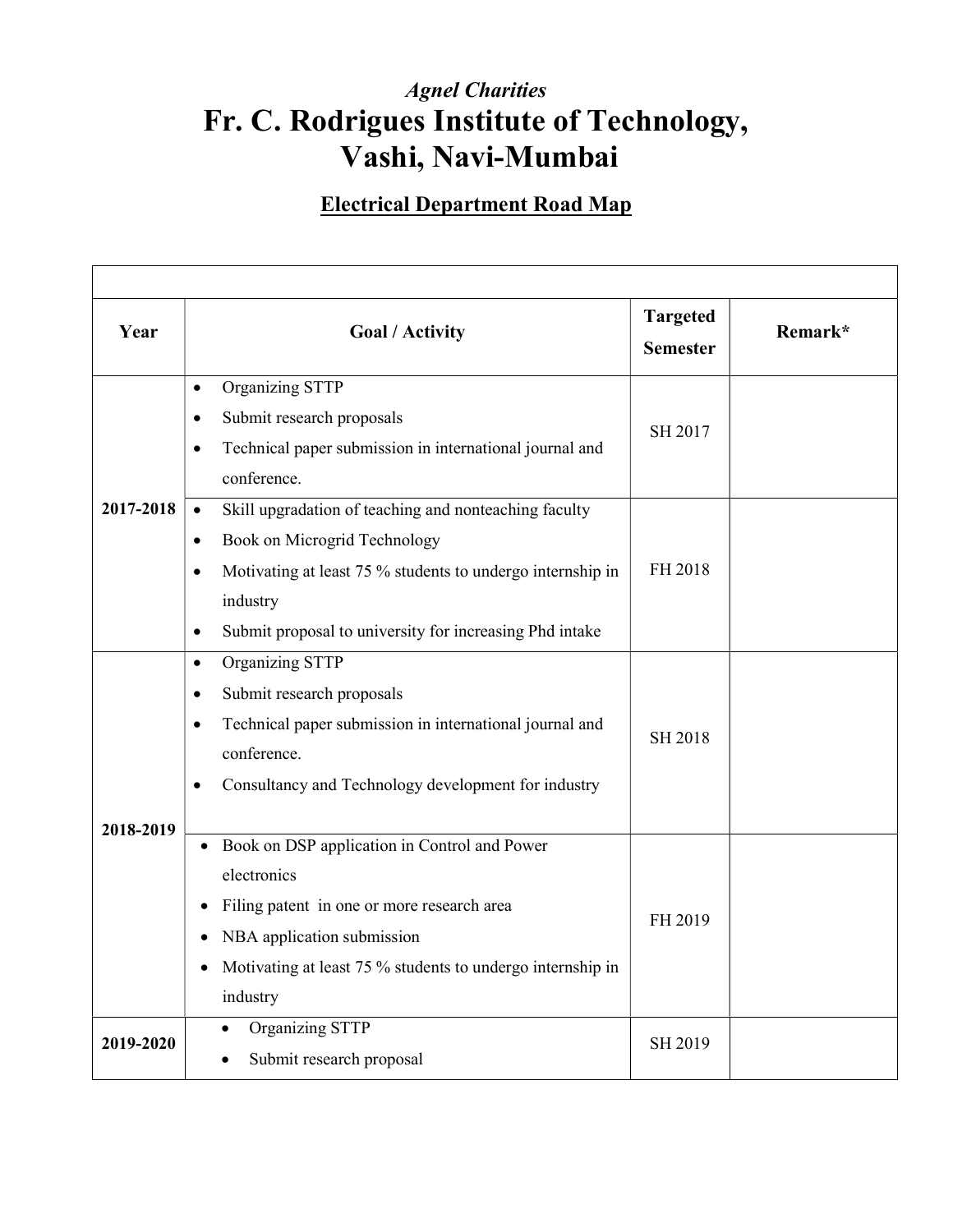|           | Technical paper submission in international journal<br>and conference.<br>Modernization of Power electronics lab<br>٠<br>Arranging program for students to become<br>entrepreneur through CIBA                                                                                                     |         |  |
|-----------|----------------------------------------------------------------------------------------------------------------------------------------------------------------------------------------------------------------------------------------------------------------------------------------------------|---------|--|
|           | Filing patent in at least one research area<br>Consultancy and Technology development for<br>industry<br>Filing application for permeant affiliation<br>Motivating at least 75 % students to undergo<br>internship in industry                                                                     | FH 2020 |  |
|           | Organizing STTP training programme / workshop for<br>$\bullet$<br>the students and teachers<br>Submit research proposals<br>Technical paper submission in international journal<br>and conference.<br>Motivating at least 75 % students to undergo<br>internship in industry                       | SH 2020 |  |
| 2020-2021 | Modernization of electrical machines lab and<br>$\bullet$<br>controls lab<br>Development of Centre of excellence in the field of<br>Microgrid<br>Consultancy and Technology development for<br>$\bullet$<br>industry<br>Arranging program for students to become<br>٠<br>entrepreneur through CIBA | FH 2021 |  |
| 2021-2022 | Organizing STTP training programme / workshop for<br>the students and teachers<br>Submit research proposal                                                                                                                                                                                         | SH 2021 |  |